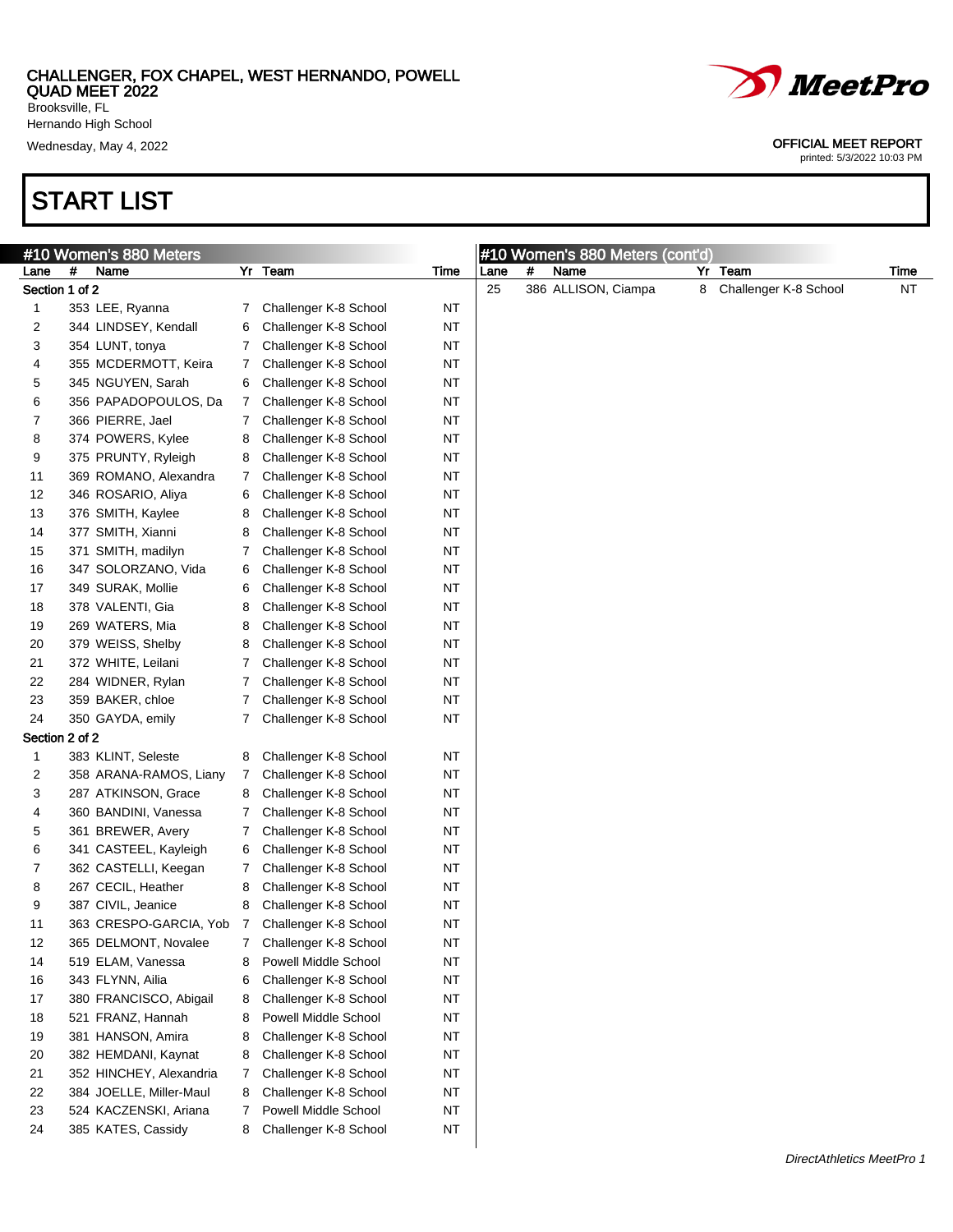Hernando High School

# START LIST



Wednesday, May 4, 2022 **OFFICIAL MEET REPORT** 

|                |   | #9 Men's 880 Meters    |   |                       |           |      |   | #9 Men's 880 Meters (cont'd) |   |                       |           |
|----------------|---|------------------------|---|-----------------------|-----------|------|---|------------------------------|---|-----------------------|-----------|
| Lane           | # | Name                   |   | Yr Team               | Time      | Lane | # | Name                         |   | Yr Team               | Time      |
| Section 1 of 2 |   |                        |   |                       |           | 19   |   | 307 FREDERICKS, Aiden        | 6 | Challenger K-8 School | <b>NT</b> |
| 1              |   | 289 ALLEN, Christian   | 7 | Challenger K-8 School | ΝT        | 20   |   | 309 GIFFORD, Nicholas        |   | Challenger K-8 School | NT        |
| 2              |   | 259 MELTON, Ethan      | 7 | Challenger K-8 School | <b>NT</b> | 21   |   | 535 GILBERT, Keith           | 8 | Powell Middle School  | NT        |
| 3              |   | 248 MELTON, Evan       | 8 | Challenger K-8 School | ΝT        | 23   |   | 311 HANSARD, Jackson         | 8 | Challenger K-8 School | <b>NT</b> |
| 4              |   | 317 MOLLER, James      | 6 | Challenger K-8 School | <b>NT</b> | 24   |   | 258 HARRIN, Colton           |   | Challenger K-8 School | NT        |
| 5              |   | 318 MONSAD, Ryan       | 8 | Challenger K-8 School | ΝT        | 25   |   | 312 HARRIS, Prince           | 6 | Challenger K-8 School | NT        |
| 6              |   | 319 MONTERO, Nicholas  | 8 | Challenger K-8 School | <b>NT</b> | 26   |   | 507 IRIZARRY, Jayden         |   | Powell Middle School  | NT        |
| 7              |   | 322 NOVICK, Samuel     | 7 | Challenger K-8 School | ΝT        | 27   |   | 249 LARIVIERE, Brady         | 8 | Challenger K-8 School | <b>NT</b> |
| 8              |   | 325 PEREZ, Logan       | 8 | Challenger K-8 School | <b>NT</b> | 28   |   | 314 LAM, Fabian              | 6 | Challenger K-8 School | <b>NT</b> |
| 9              |   | 539 POLLARA, Dominick  | 7 | Powell Middle School  | ΝT        | 29   |   | 316 LORENTSEN, Chase         | 7 | Challenger K-8 School | <b>NT</b> |
| 10             |   | 326 QUINONES, Jaysean  | 6 | Challenger K-8 School | ΝT        |      |   |                              |   |                       |           |
| 11             |   | 547 REEDY, Michael     | 8 | Powell Middle School  | ΝT        |      |   |                              |   |                       |           |
| 12             |   | 328 RODRIGUEZ, Ethan   | 8 | Challenger K-8 School | ΝT        |      |   |                              |   |                       |           |
| 13             |   | 330 RODRIGUEZ, Robert  | 7 | Challenger K-8 School | <b>NT</b> |      |   |                              |   |                       |           |
| 14             |   | 331 ROMERO, Elijah     | 6 | Challenger K-8 School | ΝT        |      |   |                              |   |                       |           |
| 15             |   | 332 SIEBE, Tyler       | 6 | Challenger K-8 School | <b>NT</b> |      |   |                              |   |                       |           |
| 16             |   | 333 SITAR, Andrew      | 7 | Challenger K-8 School | ΝT        |      |   |                              |   |                       |           |
| 17             |   | 542 SUTTON, Lucas      | 6 | Powell Middle School  | <b>NT</b> |      |   |                              |   |                       |           |
| 18             |   | 758 TAYLOR, Mason      | 7 | West Hernando Middle  | ΝT        |      |   |                              |   |                       |           |
| 19             |   | 334 TEAGUE, Justin     | 8 | Challenger K-8 School | <b>NT</b> |      |   |                              |   |                       |           |
| 20             |   | 335 TOLER, Theodore    | 7 | Challenger K-8 School | <b>NT</b> |      |   |                              |   |                       |           |
| 22             |   | 251 VASQUEZ, Connor    | 7 | Challenger K-8 School | <b>NT</b> |      |   |                              |   |                       |           |
| 23             |   | 548 VELAZQUEZ, Brett   | 6 | Powell Middle School  | ΝT        |      |   |                              |   |                       |           |
| 24             |   | 513 WARFORD, Ethan     | 7 | Powell Middle School  | ΝT        |      |   |                              |   |                       |           |
| 25             |   | 337 WHITE, Dylan       | 8 | Challenger K-8 School | ΝT        |      |   |                              |   |                       |           |
| 26             |   | 254 WILLIAMS, Isaiah   | 7 | Challenger K-8 School | ΝT        |      |   |                              |   |                       |           |
| 27             |   | 546 ZANIOS, Noah       | 6 | Powell Middle School  | <b>NT</b> |      |   |                              |   |                       |           |
| 28             |   | 321 NGUYEN, david      | 8 | Challenger K-8 School | ΝT        |      |   |                              |   |                       |           |
| 29             |   | 320 NICK, nguyen       | 8 | Challenger K-8 School | <b>NT</b> |      |   |                              |   |                       |           |
| Section 2 of 2 |   |                        |   |                       |           |      |   |                              |   |                       |           |
| 2              |   | 751 BAKER, Steven      | 7 | West Hernando Middle  | <b>NT</b> |      |   |                              |   |                       |           |
| 3              |   | 292 BENNINGTON, Noah   | 8 | Challenger K-8 School | ΝT        |      |   |                              |   |                       |           |
| 4              |   | 253 BERTON, Kayden     | 7 | Challenger K-8 School | <b>NT</b> |      |   |                              |   |                       |           |
| 5              |   | 293 BOZEK, Nathaniel   | 6 | Challenger K-8 School | <b>NT</b> |      |   |                              |   |                       |           |
| 6              |   | 533 CARABALLO, Dontae  | 6 | Powell Middle School  | <b>NT</b> |      |   |                              |   |                       |           |
| 7              |   | 294 CARAVELLO, Jackson | 7 | Challenger K-8 School | ΝT        |      |   |                              |   |                       |           |
| 8              |   | 241 CLURMAN, Ryan      | 8 | Challenger K-8 School | <b>NT</b> |      |   |                              |   |                       |           |
| 9              |   | 532 COLE, Deryck       | 6 | Powell Middle School  | <b>NT</b> |      |   |                              |   |                       |           |
| 10             |   | 296 CORNILLOW, Logan   | 6 | Challenger K-8 School | <b>NT</b> |      |   |                              |   |                       |           |
| 11             |   | 297 CORRIGAN, Keenan   | 8 | Challenger K-8 School | <b>NT</b> |      |   |                              |   |                       |           |
| 12             |   | 298 CORRIGAN, Owen     | 6 | Challenger K-8 School | <b>NT</b> |      |   |                              |   |                       |           |
| 13             |   | 534 CREW, Jayden       | 6 | Powell Middle School  | <b>NT</b> |      |   |                              |   |                       |           |
| 14             |   | 250 DANCHISE, Joshua   | 6 | Challenger K-8 School | <b>NT</b> |      |   |                              |   |                       |           |
| 15             |   | 299 DELANEY, vincent   | 7 | Challenger K-8 School | <b>NT</b> |      |   |                              |   |                       |           |
| 16             |   | 302 DIPAOLO, Andrew    | 7 | Challenger K-8 School | <b>NT</b> |      |   |                              |   |                       |           |
| 17             |   | 549 DIAZ, Jesse        | 6 | Powell Middle School  | <b>NT</b> |      |   |                              |   |                       |           |
|                |   |                        |   |                       |           |      |   |                              |   |                       |           |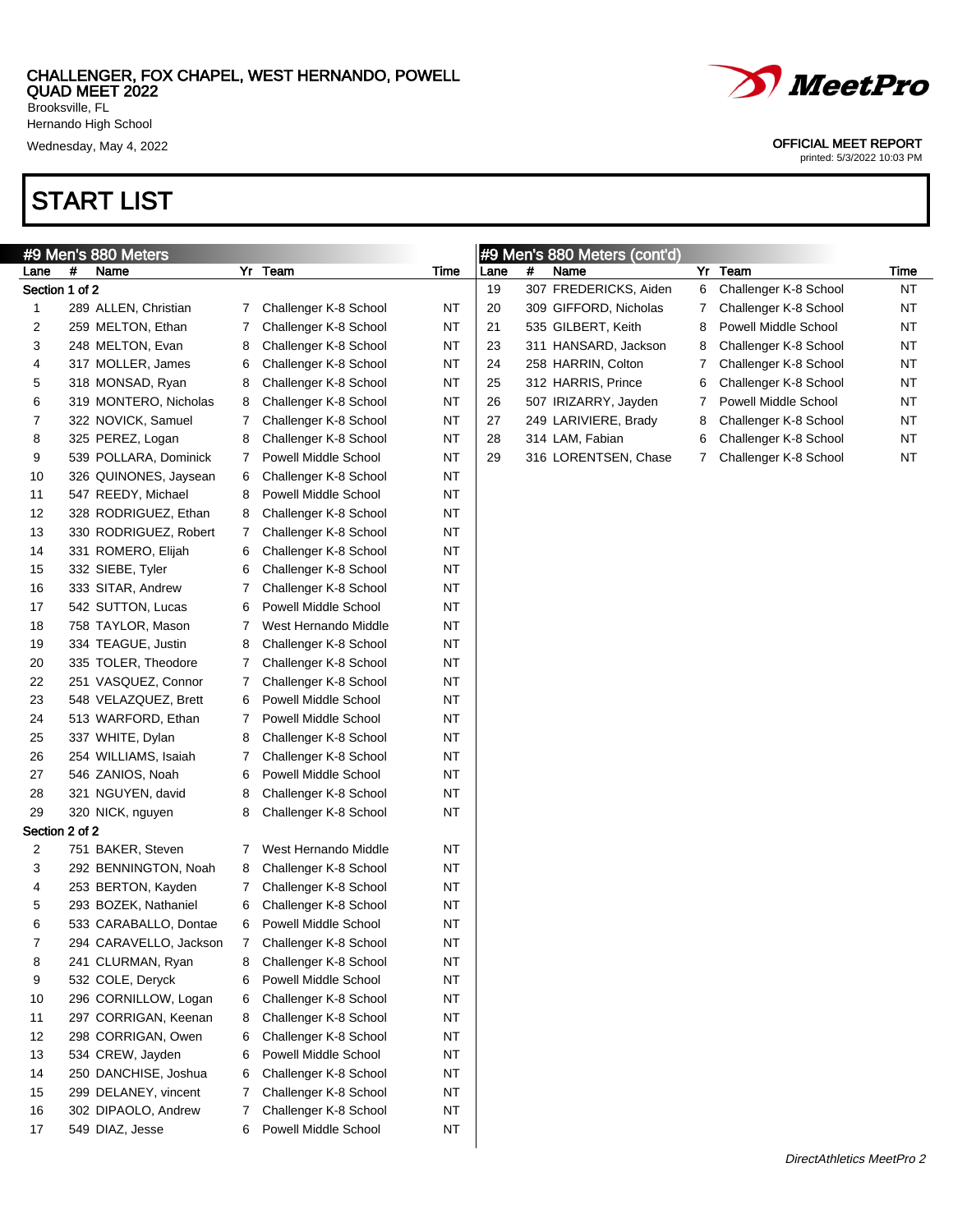

# START LIST

|                | #13 Women's 55m Hurdles<br>Yr Team |                         |   |                       |           |                |   | #14 Men's 110m Hurdles   |   |                         |           |
|----------------|------------------------------------|-------------------------|---|-----------------------|-----------|----------------|---|--------------------------|---|-------------------------|-----------|
| Lane           | #                                  | Name                    |   |                       | Time      | Lane           | # | Name                     |   | Yr Team                 | Time      |
| Section 1 of 2 |                                    |                         |   |                       |           | Section 1 of 2 |   |                          |   |                         |           |
|                |                                    | 746 ARCAROLA, Gabriella |   | West Hernando Middle  | NT        |                |   | 764 RAMOS, Chris         |   | West Hernando Middle    | <b>NT</b> |
| 2              |                                    | 276 O'ROURKE, Ciara     |   | Challenger K-8 School | NT        | 3              |   | 516 WILSON, Dylan        | 8 | Powell Middle School    | NT        |
| 4              |                                    | 517 AUSTIN, Leilani     | 8 | Powell Middle School  | NT        | 5              |   | 510 PICARIELLO, Dominick |   | Powell Middle School    | <b>NT</b> |
| 5              |                                    | 266 PHETCHEAN, Addison  | 8 | Challenger K-8 School | NT        | 6              |   | 308 GONZALEZ, Cameron    |   | 8 Challenger K-8 School | <b>NT</b> |
| Section 2 of 2 |                                    |                         |   |                       |           | Section 2 of 2 |   |                          |   |                         |           |
| 2              |                                    | 771 ATKINS, Katianna    |   | West Hernando Middle  | <b>NT</b> |                |   | 336 UNUTOA, Jacob        |   | 7 Challenger K-8 School | <b>NT</b> |
| 3              |                                    | 498 PASTRANA, Xamara    | 8 | Powell Middle School  | NT        | 3              |   | 733 BOWEN, Riley         |   | West Hernando Middle    | <b>NT</b> |
| 4              |                                    | 775 GRIEVES, Rose       |   | West Hernando Middle  | NT        | 4              |   | 310 GOYENECHE, Ben       |   | 8 Challenger K-8 School | <b>NT</b> |
| 5              |                                    | 275 DELUCA, Celia       |   | Challenger K-8 School | NT        | 5              |   | 753 CHAVARRIA, Richard   |   | West Hernando Middle    | NT        |
| 6              |                                    | 520 FERNANDEZ, Aisha    | 8 | Powell Middle School  | NT        | 6              |   | 513 WARFORD, Ethan       |   | Powell Middle School    | NT        |



Wednesday, May 4, 2022 **OFFICIAL MEET REPORT**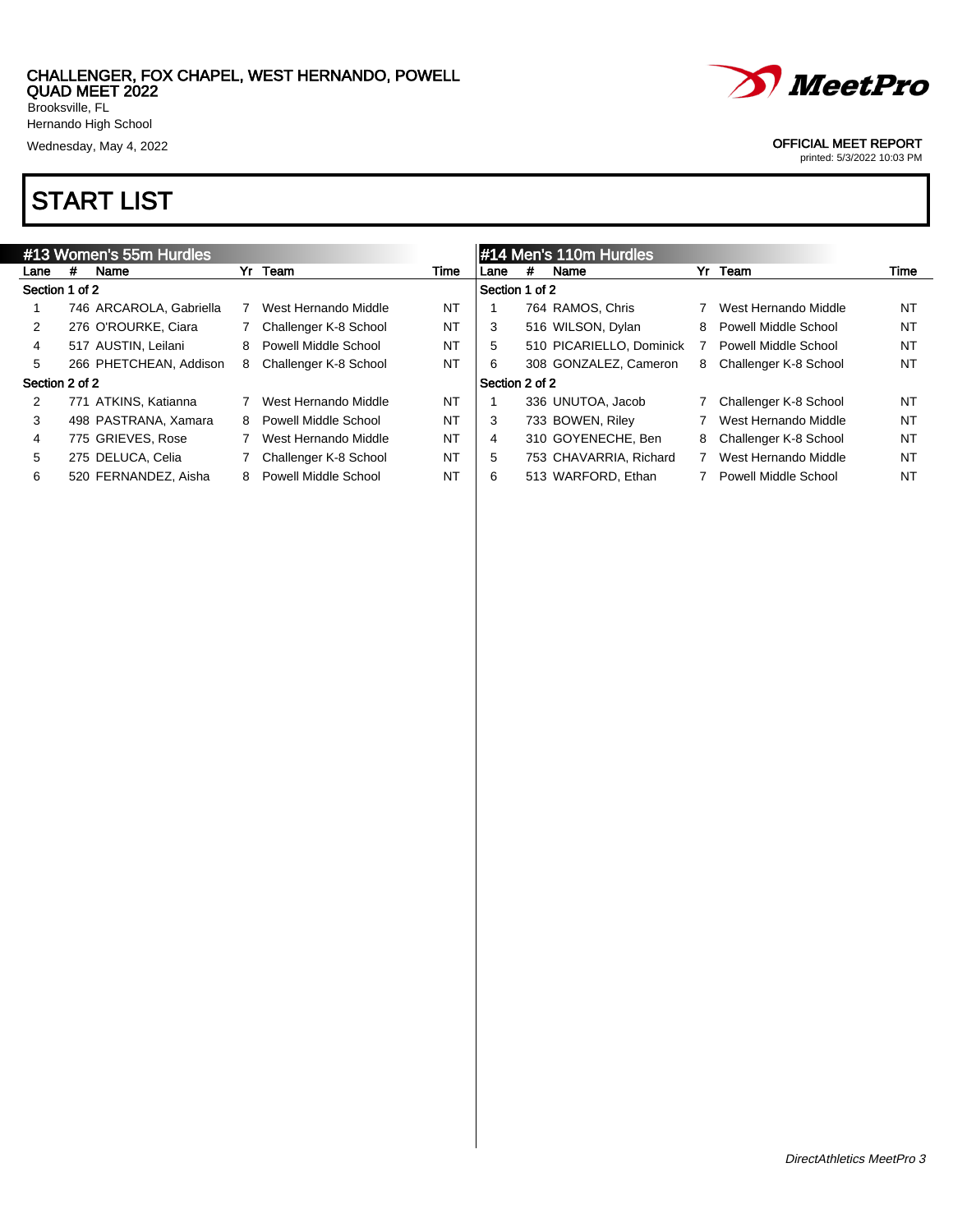

Wednesday, May 4, 2022 **OFFICIAL MEET REPORT** 

# START LIST

|                | #2 Women's 100 Meters<br>Yr Team<br># |                       |   |                       |       | #1 Men's 100 Meters |   |                         |    |                         |           |  |
|----------------|---------------------------------------|-----------------------|---|-----------------------|-------|---------------------|---|-------------------------|----|-------------------------|-----------|--|
| Lane           |                                       | Name                  |   |                       | Time  | Lane                | # | Name                    |    | Yr Team                 | Time      |  |
| Section 1 of 2 |                                       |                       |   |                       |       | Section 1 of 2      |   |                         |    |                         |           |  |
|                |                                       | 774 EDWARDS, Ivanna   |   | West Hernando Middle  | 14.49 |                     |   | 538 MCKENZIE, Zayden    |    | Powell Middle School    | NT        |  |
| $\overline{2}$ |                                       | 517 AUSTIN, Leilani   | 8 | Powell Middle School  | 14.95 | 3                   |   | 300 DELAPE, Giovani     |    | 8 Challenger K-8 School | NT        |  |
| 3              |                                       | 772 BENNETT, Philisha |   | West Hernando Middle  | 14.70 | 4                   |   | 545 WHALEY, Gabriel     | 6. | Powell Middle School    | NT        |  |
| $\overline{4}$ |                                       | 373 HOWLAND, Janesia  | 6 | Challenger K-8 School | 14.87 | 5                   |   | 761 WOLFE, Zachary      |    | West Hernando Middle    | NT        |  |
| 5              |                                       | 492 WRIGHT, Amore     | 8 | Powell Middle School  | 15.05 | 6                   |   | 295 CHANCALAY, Matthew  |    | Challenger K-8 School   | <b>NT</b> |  |
| Section 2 of 2 |                                       |                       |   |                       |       | Section 2 of 2      |   |                         |    |                         |           |  |
|                |                                       | 348 SOULTS, Amanda    | 6 | Challenger K-8 School | 14.47 |                     |   | 759 WILLIAMS, Jamarrion |    | West Hernando Middle    | 13.34     |  |
| $\overline{2}$ |                                       | 268 NORTON, Lilyana   | 8 | Challenger K-8 School | 14.03 | 3                   |   | 260 MARKS, Javon        |    | 7 Challenger K-8 School | 12.28     |  |
| 3              |                                       | 491 FERLITA, Ava      | 8 | Powell Middle School  | 13.94 | 4                   |   | 536 HARVIN, Jasir       | 8  | Powell Middle School    | 12.52     |  |
| 5              |                                       | 773 DENMARK, Hailey   |   | West Hernando Middle  | 14.20 | 6                   |   | 750 ALAMADA, Gabriel    |    | West Hernando Middle    | 14.61     |  |

*MeetPro*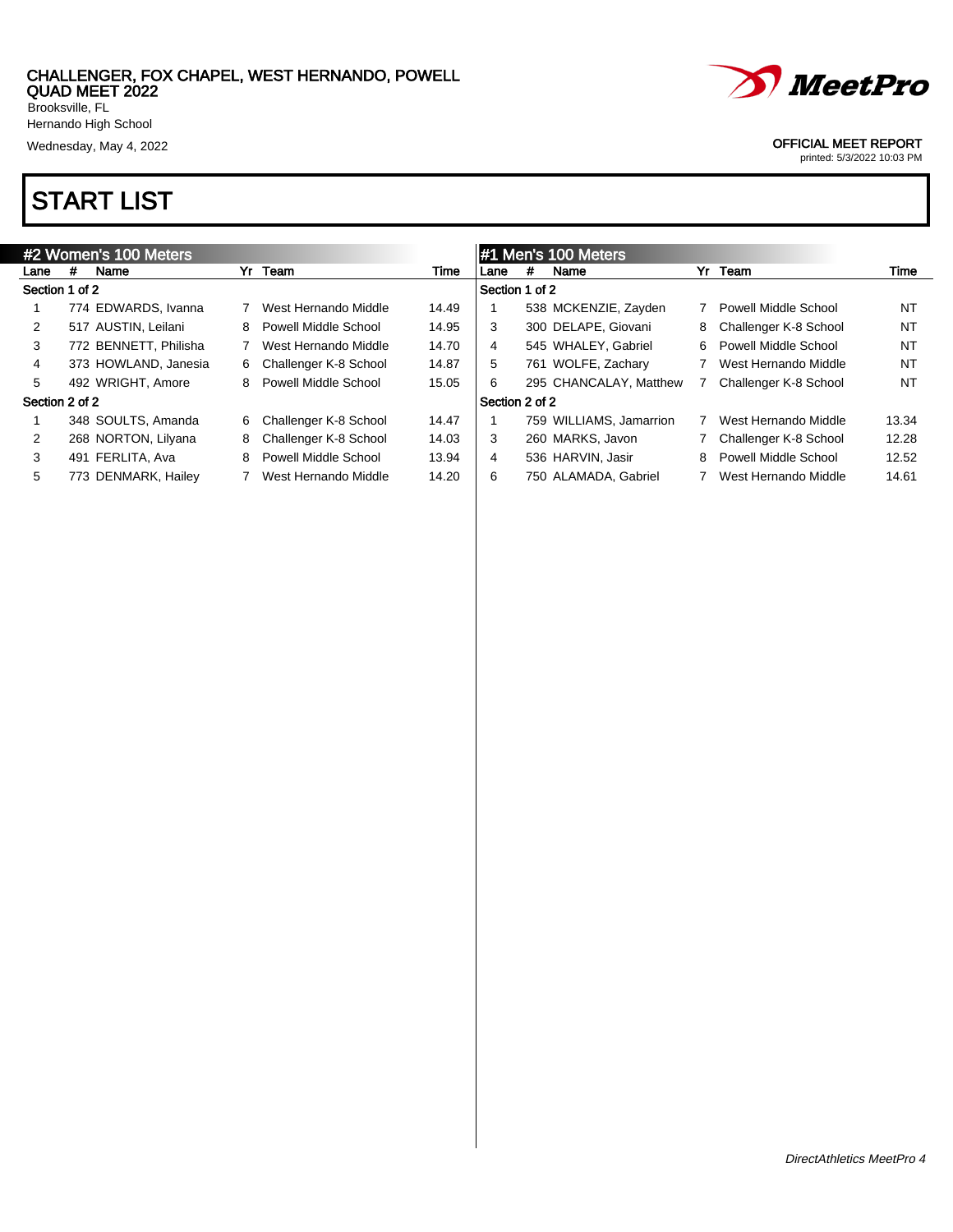

# START LIST

|                |   | #12 Women's 1600 Meters |    |                       |         | $\parallel$ #11 Men's 1600 Meters |   |                     |    |                         |         |
|----------------|---|-------------------------|----|-----------------------|---------|-----------------------------------|---|---------------------|----|-------------------------|---------|
| Lane           | # | Name                    |    | Yr Team               | Time    | Lane                              | # | Name                |    | Yr Team                 | Time    |
| Section 1 of 1 |   |                         |    |                       |         | Section 1 of 1                    |   |                     |    |                         |         |
|                |   | 530 SERRANO, Annabelle  | 8  | Powell Middle School  | 6:44.15 |                                   |   | 252 CARPENTER, Noah |    | Challenger K-8 School   | 5:29.17 |
| 2              |   | 280 EARLS, Kambryn      |    | Challenger K-8 School | 6:31.65 | 2                                 |   | 511 SMITH, Avery    |    | Powell Middle School    | 5:26.62 |
| 3              |   | 518 BATEMAN, Talia      | 6  | Powell Middle School  | 7:19.26 | 3                                 |   | 537 KEPNER, Logan   | 6. | Powell Middle School    | 5:44.37 |
| 4              |   | 288 MERCER, Lainee      | 6. | Challenger K-8 School | 5:40.11 | 4                                 |   | 324 PAUL, William   | 8  | Challenger K-8 School   | 5:20.40 |
| 5              |   | 499 PEREZ, Genesis      | 8  | Powell Middle School  | 7:15.49 | 5                                 |   | 242 SMITH, Cameron  |    | 8 Challenger K-8 School | 5:36.83 |
| 6              |   | 277 HANSARD, Clare      |    | Challenger K-8 School | NT      | 6                                 |   | 770 FENOLLAL, Edwin |    | West Hernando Middle    | 6:17.93 |
|                |   |                         |    |                       |         |                                   |   | 541 SCHIMDT, Onyx   | 8  | Powell Middle School    | 5:54.05 |
|                |   |                         |    |                       |         | 8                                 |   | 735 ELLIS, Joseph   |    | West Hernando Middle    | 7:14.85 |

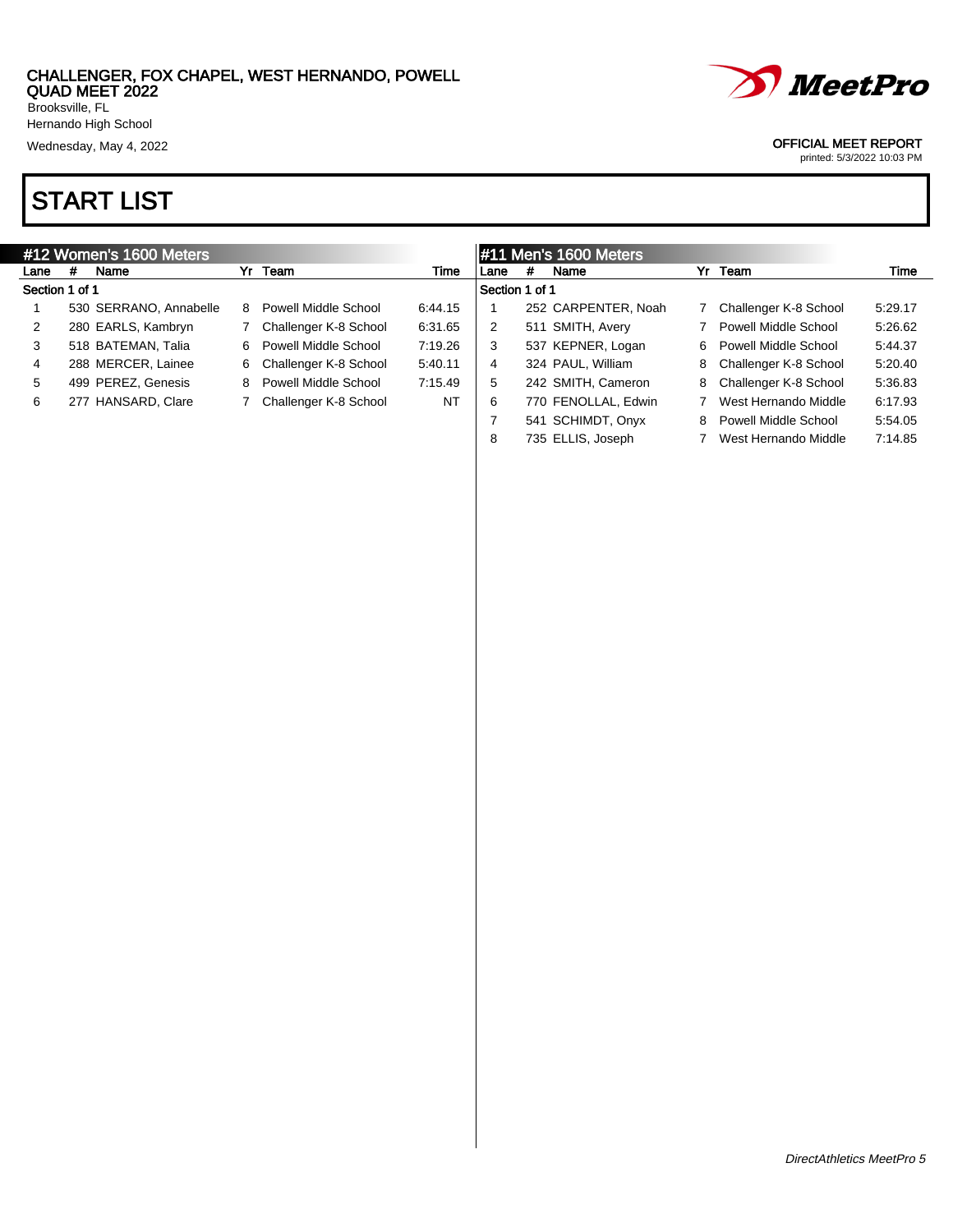Brooksville, FL Hernando High School

Wednesday, May 4, 2022 **OFFICIAL MEET REPORT** 

# START LIST



|   | #16 Women's 4 x 100m Relay      |                          |         | $\#15$ Men's 4 x 100m Relay |                                 |                              |       |  |  |
|---|---------------------------------|--------------------------|---------|-----------------------------|---------------------------------|------------------------------|-------|--|--|
|   | Lane Team                       |                          | Time    |                             | Lane Team                       |                              | Time  |  |  |
|   | Section 1 of 1                  |                          |         |                             | Section 1 of 1                  |                              |       |  |  |
| 2 | West Hernando Middle School (A) | A                        | 1:04.73 | 3                           | Powell Middle School (A)        | A                            | 51.53 |  |  |
|   | 1) MONTON, Nayeli 8             | 2) ARCAROLA, Gabriella 7 |         |                             | 1) HARVIN, Jasir 8              | 2) MCKENZIE, Zayden 7        |       |  |  |
|   | 3) GRIEVES, Rose 7              | 4) GORDON, Kamora 7      |         |                             | 3) WILSON, Dylan 8              | 4) RUIZ-FERNANDEZ, Osvaldo 8 |       |  |  |
| 3 | Powell Middle School (A)        | A                        | 57.73   | 4                           | Challenger K-8 School (A)       | A                            | 52.49 |  |  |
|   | 1) CAPEL, Saniya 7              | 2) AUSTIN, Leilani 8     |         |                             | 1) STEPHENS, La'Zarious 8       | 2) GONZALEZ, Cameron 8       |       |  |  |
|   | 3) WRIGHT, Amore 8              | 4) FERLITA, Ava 8        |         |                             | 3) SMITH, Keith 8               | 4) ARGONCILLO, Ethan 8       |       |  |  |
| 4 | Challenger K-8 School (A)       | A                        | 58.91   | 5                           | West Hernando Middle School (A) | A                            | 57.18 |  |  |
|   | 1) NORTON, Lilyana 8            | 2) GREEN, Jillian 7      |         |                             | 1) WOLFE, Zachary 7             | 2) CHAVARRIA, Richard 7      |       |  |  |
|   | 3) DERIVAS, Makayla 6           | 4) CAMPBELL, Lilly 7     |         |                             | 3) ABREU, Rommey 7              | 4) WILLIAMS, Jamarrion 7     |       |  |  |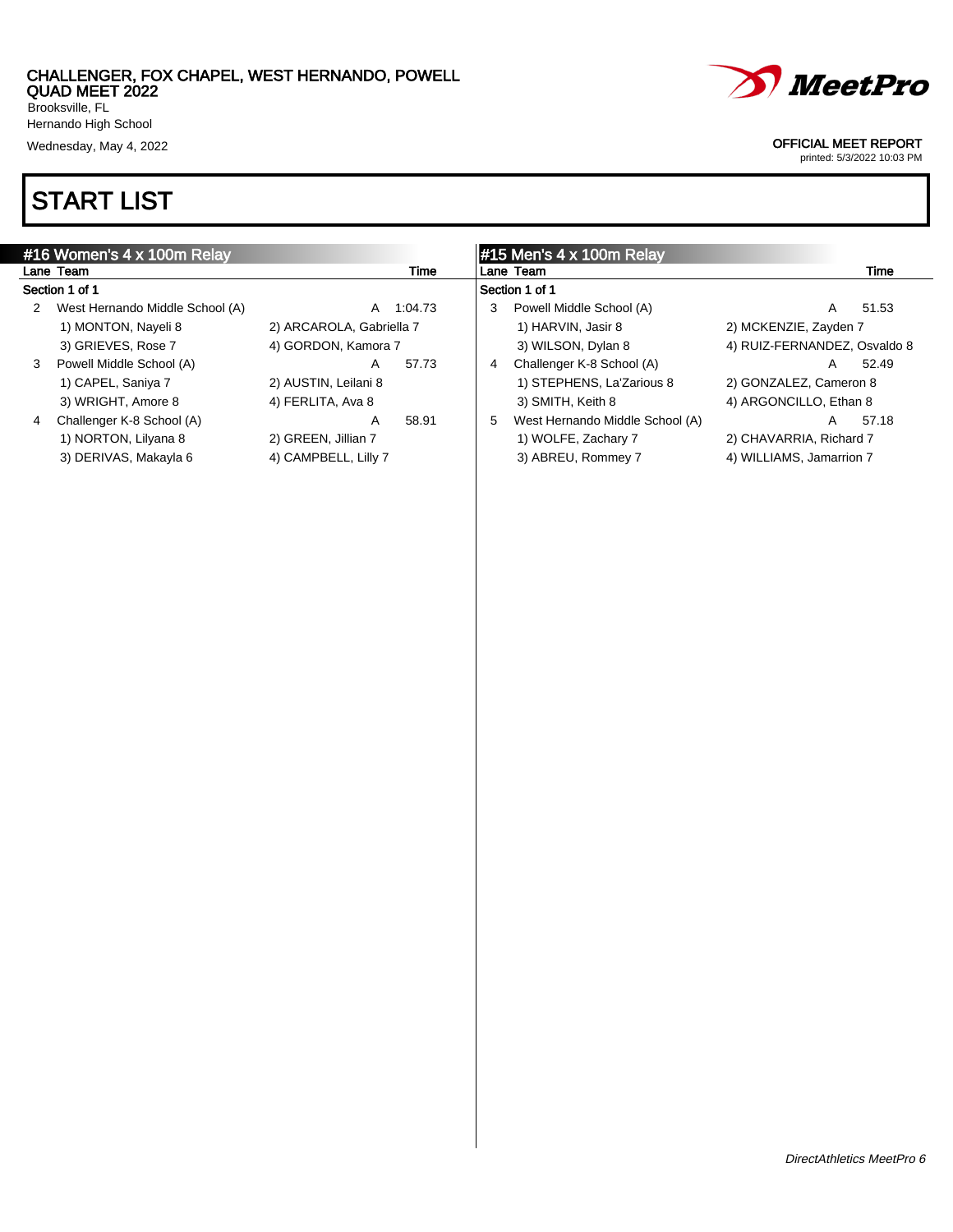

Wednesday, May 4, 2022 **OFFICIAL MEET REPORT** 

printed: 5/3/2022 10:03 PM

Hernando High School

## START LIST

|                |   | #6 Women's 400 Meters   |   |                         |         |                | #5 Men's 400 Meters |                         |   |                       |         |
|----------------|---|-------------------------|---|-------------------------|---------|----------------|---------------------|-------------------------|---|-----------------------|---------|
| Lane           | # | Name                    |   | Yr Team                 | Time    | Lane           | #                   | Name                    |   | Yr Team               | Time    |
| Section 1 of 2 |   |                         |   |                         |         | Section 1 of 2 |                     |                         |   |                       |         |
|                |   | 368 RITTWEGER, Alexus   |   | Challenger K-8 School   | NT      | 3              |                     | 535 GILBERT, Keith      | 8 | Powell Middle School  | 1:10.33 |
| 2              |   | 498 PASTRANA, Xamara    |   | 8 Powell Middle School  | 1:21.75 | 4              |                     | 759 WILLIAMS, Jamarrion |   | West Hernando Middle  | 1:12.96 |
| 4              |   | 777 KEAN, Sophie        |   | West Hernando Middle    | 1:21.13 | 5              |                     | 532 COLE, Deryck        | 6 | Powell Middle School  | NT      |
| 5              |   | 526 MALDONADO, Isabella | 6 | Powell Middle School    | NT      | 6              |                     | 785 ABREU, Rommey       |   | West Hernando Middle  | NT      |
| Section 2 of 2 |   |                         |   |                         |         | Section 2 of 2 |                     |                         |   |                       |         |
|                |   | 529 RIVERA, Melina      | 8 | Powell Middle School    | 1:17.15 |                |                     | 332 SIEBE, Tyler        | 6 | Challenger K-8 School | 1:06.56 |
| 2              |   | 265 ASTEA, Abby         | 8 | Challenger K-8 School   | 1:11.51 | 2              |                     | 305 EDNEY, Johnathon    | 8 | Challenger K-8 School | 1:02.07 |
| 3              |   | 773 DENMARK, Hailey     |   | West Hernando Middle    | 1:08.00 | 3              |                     | 509 O'NEIL, Kason       | 8 | Powell Middle School  | 59.97   |
| 4              |   | 373 HOWLAND, Janesia    |   | 6 Challenger K-8 School | 1:09.73 | 4              |                     | 244 SMITH, Keith        | 8 | Challenger K-8 School | 1:01.56 |
| 6              |   | 718 CHARLES, Nathalia   |   | West Hernando Middle    | 1:17.65 | 6              |                     | 764 RAMOS, Chris        |   | West Hernando Middle  | 1:07.98 |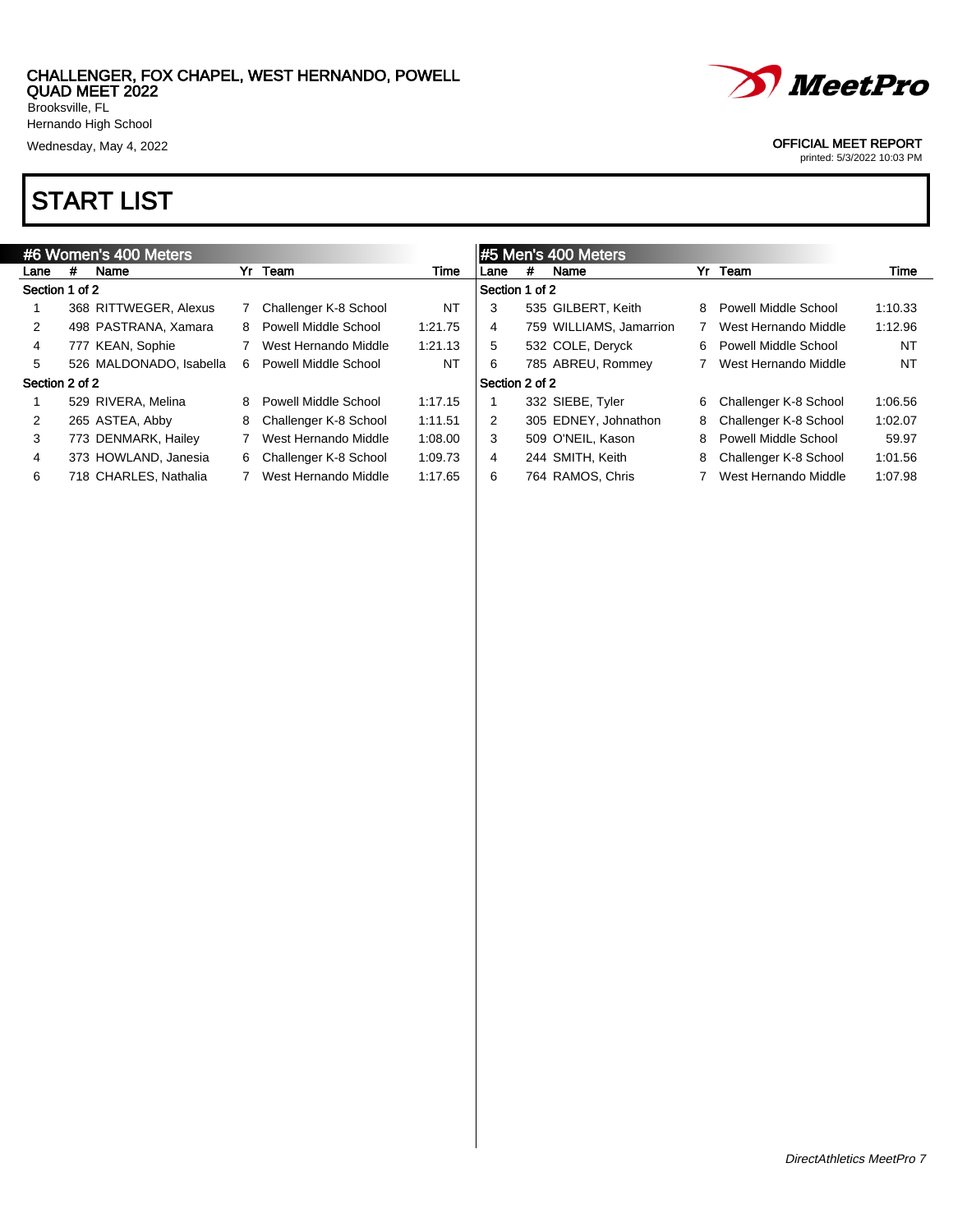

Wednesday, May 4, 2022 **OFFICIAL MEET REPORT** 

printed: 5/3/2022 10:03 PM

Hernando High School

### START LIST

|                |     | #8 Women's 800 Meters  |   |                       |           |                |     | #7 Men's 800 Meters      |   |                       |         |
|----------------|-----|------------------------|---|-----------------------|-----------|----------------|-----|--------------------------|---|-----------------------|---------|
| Lane           | #   | Name                   |   | Yr Team               | Time      | Lane           | #   | Name                     |   | Yr Team               | Time    |
| Section 1 of 1 |     |                        |   |                       |           | Section 1 of 1 |     |                          |   |                       |         |
|                |     | 288 MERCER, Lainee     | 6 | Challenger K-8 School | 2:39.32   |                | 511 | SMITH, Avery             |   | Powell Middle School  | 2:29.88 |
| 2              |     | 280 EARLS, Kambryn     |   | Challenger K-8 School | 3:10.74   | 2              |     | 252 CARPENTER, Noah      |   | Challenger K-8 School | 2:29.95 |
| 3              |     | 499 PEREZ, Genesis     | 8 | Powell Middle School  | 3:20.27   | 3              |     | 510 PICARIELLO, Dominick |   | Powell Middle School  | 2:36.34 |
| 4              |     | 776 HUNT, Ava          |   | West Hernando Middle  | 4:38.14   | 4              |     | 242 SMITH, Cameron       | 8 | Challenger K-8 School | 2:39.84 |
| 5              |     | 523 INMON, Savannah    | 6 | Powell Middle School  | NT        | 5              |     | 732 STRAWCUTTER, Anto    |   | West Hernando Middle  | 2:44.16 |
| 6              |     | 727 RICHARD, Drew      |   | West Hernando Middle  | NT        | 6              |     | 735 ELLIS, Joseph        |   | West Hernando Middle  | 3:12.24 |
|                |     | 274 SENZIG, Caylee     |   | Challenger K-8 School | <b>NT</b> |                |     | 504 FLYNN, Robert        |   | Powell Middle School  | NT      |
| 8              |     | 530 SERRANO, Annabelle | 8 | Powell Middle School  | <b>NT</b> | 8              |     | 310 GOYENECHE, Ben       | 8 | Challenger K-8 School | NT      |
| 9              | 781 | SEVOR, Riley           |   | West Hernando Middle  | ΝT        | 9              |     | 757 TAYLOR, Mark         |   | West Hernando Middle  | NT      |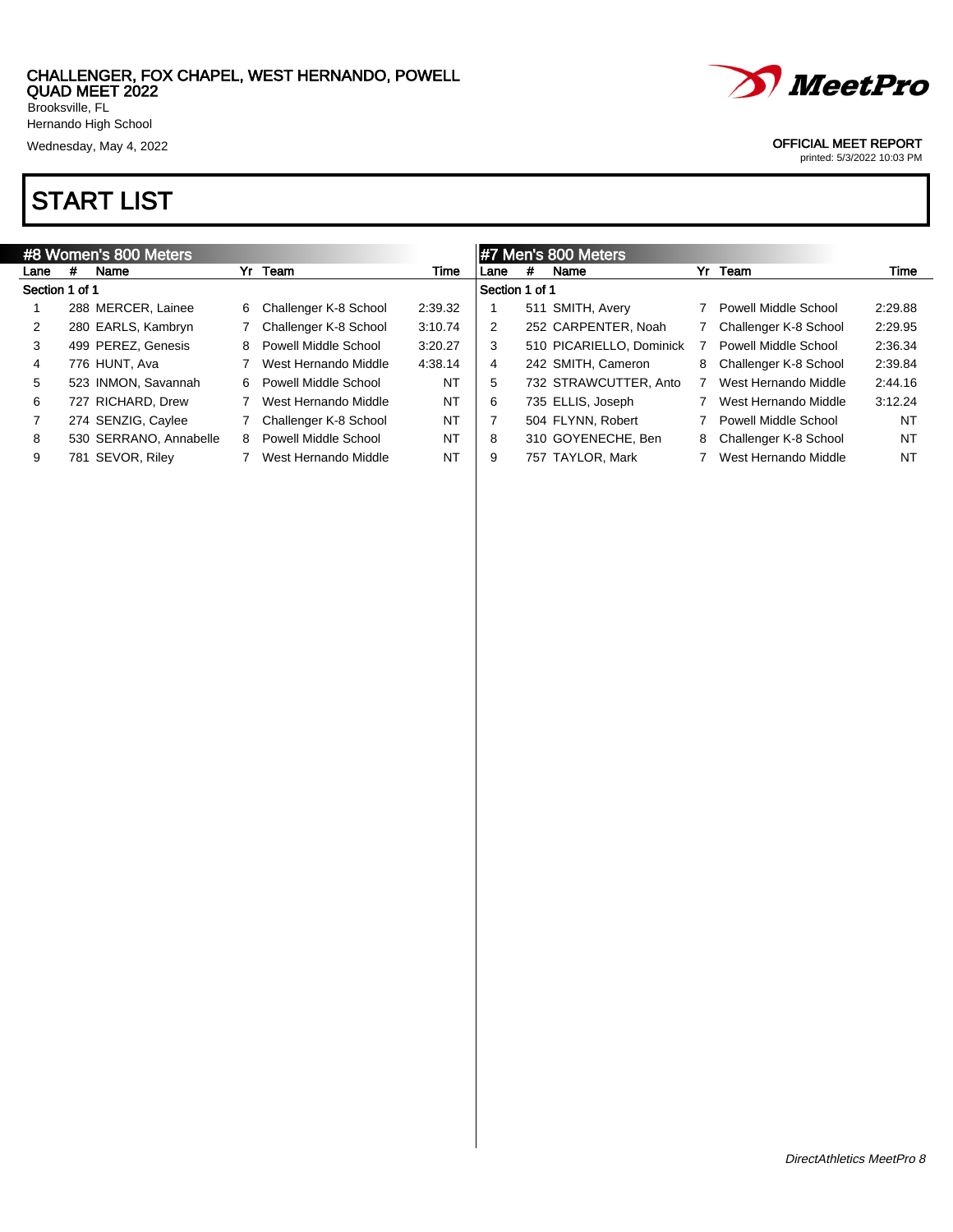

# START LIST

|                |   | #4 Women's 200 Meters  |    |                             |       |                |   | #3 Men's 200 Meters    |   |                       |           |
|----------------|---|------------------------|----|-----------------------------|-------|----------------|---|------------------------|---|-----------------------|-----------|
| Lane           | # | Name                   | Yr | Team                        | Time  | Lane           | # | Name                   |   | Yr Team               | Time      |
| Section 1 of 2 |   |                        |    |                             |       | Section 1 of 2 |   |                        |   |                       |           |
|                |   | 772 BENNETT, Philisha  |    | West Hernando Middle        | NT    | 2              |   | 538 MCKENZIE, Zayden   |   | Powell Middle School  | <b>NT</b> |
| 2              |   | 368 RITTWEGER, Alexus  |    | Challenger K-8 School       | NT    | 3              |   | 755 HAUGHN, Bradley    |   | West Hernando Middle  | NT        |
| 3              |   | 271 ISTVAN, Sydney     | 8  | Challenger K-8 School       | 32.23 | 4              |   | 770 FENOLLAL, Edwin    |   | West Hernando Middle  | <b>NT</b> |
| 4              |   | 528 RICHARDSON, Jacoya | 8  | Powell Middle School        | 32.65 | 5              |   | 545 WHALEY, Gabriel    | 6 | Powell Middle School  | NT        |
| 5              |   | 787 GORDON, Kamora     |    | West Hernando Middle        | NT    | Section 2 of 2 |   |                        |   |                       |           |
| Section 2 of 2 |   |                        |    |                             |       |                |   | 295 CHANCALAY, Matthew |   | Challenger K-8 School | NT        |
| 2              |   | 268 NORTON, Lilyana    | 8  | Challenger K-8 School       | 29.75 | 2              |   | 290 ARGONCILLO, Ethan  | 8 | Challenger K-8 School | 27.64     |
| 3              |   | 491 FERLITA, Ava       | 8  | Powell Middle School        | 29.01 | 3              |   | 536 HARVIN, Jasir      | 8 | Powell Middle School  | 25.61     |
| 4              |   | 773 DENMARK, Hailey    |    | West Hernando Middle        | 29.02 | 4              |   | 260 MARKS, Javon       |   | Challenger K-8 School | 25.83     |
| 6              |   | 495 CAPEL, Saniya      |    | <b>Powell Middle School</b> | 31.82 | 6              |   | 750 ALAMADA, Gabriel   |   | West Hernando Middle  | NT        |

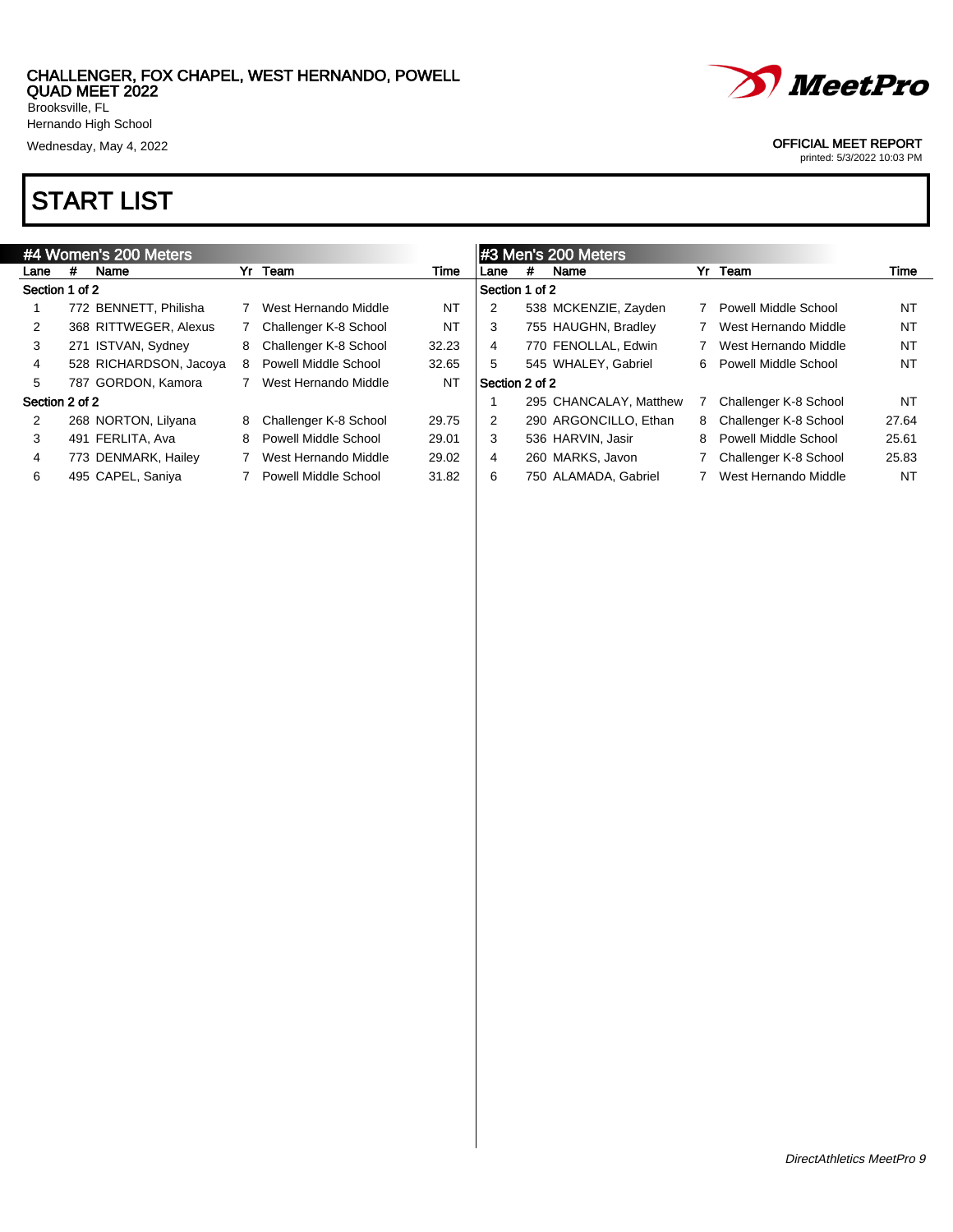Brooksville, FL Hernando High School

# START LIST



#### Wednesday, May 4, 2022 **OFFICIAL MEET REPORT**

|   | #18 Women's 4 x 400m Relay      |                         |   | $\#17$ Men's 4 x 400m Relay     |                           |         |
|---|---------------------------------|-------------------------|---|---------------------------------|---------------------------|---------|
|   | Lane Team                       | Time                    |   | Lane Team                       |                           | Time    |
|   | Section 1 of 1                  |                         |   | Section 1 of 1                  |                           |         |
| 2 | Powell Middle School (A)        | 5:33.21<br>A            |   | West Hernando Middle School (A) | A                         | 4.51.90 |
|   | 1) FERNANDEZ, Aisha 8           | 2) RIVERA, Melina 8     |   | 1) ALAMADA, Gabriel 7           | 2) STRAWCUTTER, Antonio 7 |         |
|   | 3) PASTRANA, Xamara 8           | 4) SERRANO, Annabelle 8 |   | 3) CABRERA, Joshua 7            | 4) ABREU, Rommey 7        |         |
| 3 | Challenger K-8 School (A)       | 4:52.95<br>A            | 3 | Challenger K-8 School (A)       | A                         | 4:16.72 |
|   | 1) SOULTS, Amanda 6             | 2) MERCER, Lainee 6     |   | 1) DYE, Caleb 7                 | 2) SMITH, Keith 8         |         |
|   | 3) ASTEA, Abby 8                | 4) RAVENHORST, Audry 7  |   | 3) DELAPE, Giovani 8            | 4) PAUL, William 8        |         |
| 4 | West Hernando Middle School (A) | 5:28.60<br>A            | 4 | Powell Middle School (A)        | A                         | 4:32.50 |
|   | 1) BECKER, Sierra 7             | 2) CHARLES, Nathalia 7  |   | 1) O'NEIL, Kason 8              | 2) FLYNN, Robert 7        |         |
|   | 3) PRASOLOV, Dasha 7            | 4) GRIEVES, Rose 7      |   | 3) WILSON, Dylan 8              | 4) PICARIELLO, Dominick 7 |         |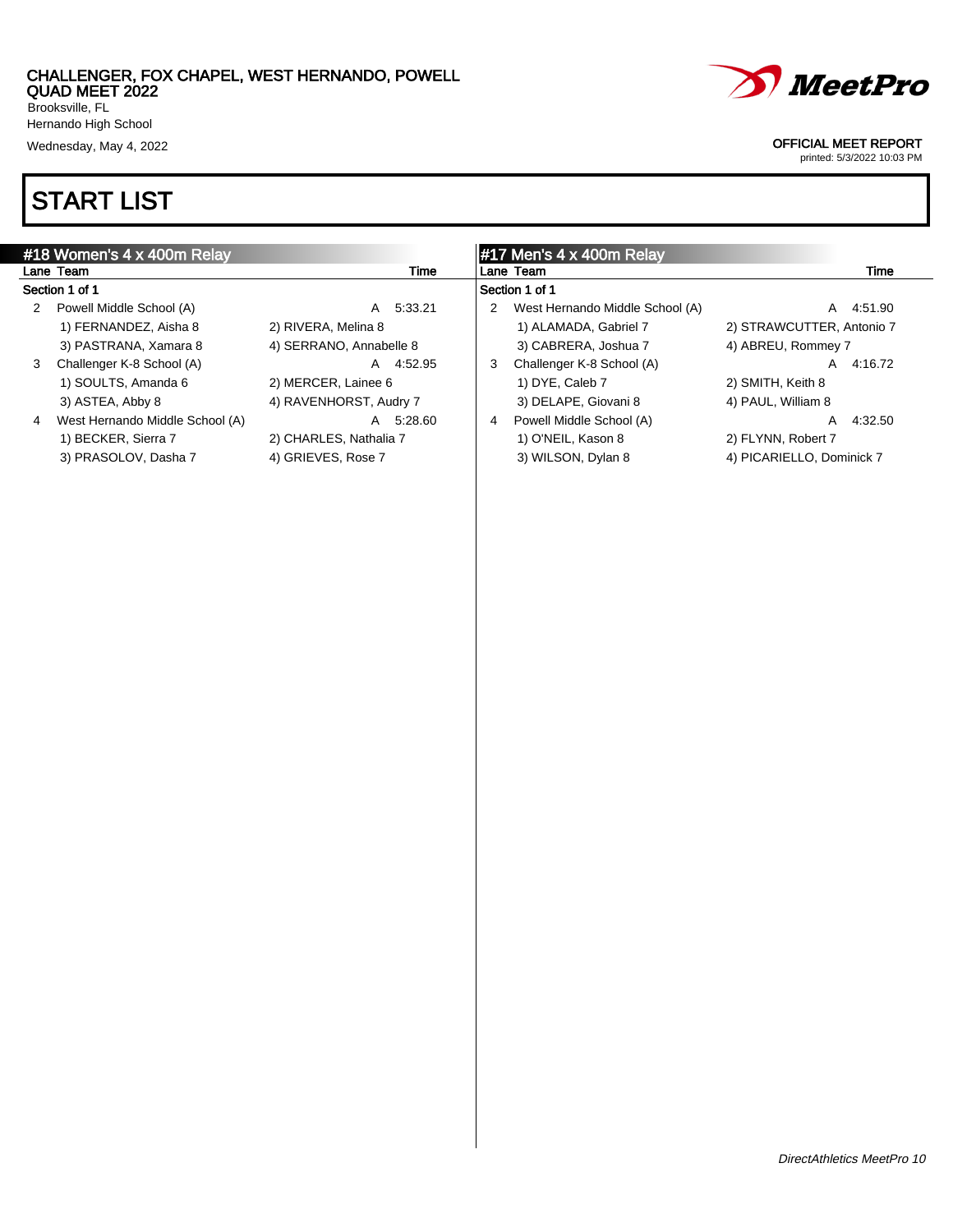

## START LIST



#### Wednesday, May 4, 2022 **OFFICIAL MEET REPORT**

printed: 5/3/2022 10:03 PM

|               |   | #19 Men's High Jump |   |                         |           |               |   | #21 Men's Long Jump    |    |                       |       |
|---------------|---|---------------------|---|-------------------------|-----------|---------------|---|------------------------|----|-----------------------|-------|
| Lane          | # | Name                |   | Yr Team                 | Mark      | Lane          | # | Name                   |    | Yr Team               | Mark  |
| Flight 1 of 1 |   |                     |   |                         |           | Flight 1 of 1 |   |                        |    |                       |       |
| 2             |   | 733 BOWEN, Riley    |   | West Hernando Middle    | <b>NM</b> |               |   | 504 FLYNN, Robert      |    | Powell Middle School  | NM    |
| 3             |   | 513 WARFORD, Ethan  |   | Powell Middle School    | <b>NM</b> | 2             |   | 295 CHANCALAY, Matthew |    | Challenger K-8 School | NM    |
| 4             |   | 332 SIEBE, Tyler    |   | 6 Challenger K-8 School | <b>NM</b> | 3             |   | 338 WHITE, Jenoah      | 8  | Challenger K-8 School | NM    |
| 5             |   | 786 NEAL, Donovan   |   | West Hernando Middle    | <b>NM</b> | 4             |   | 732 STRAWCUTTER, Anto  |    | West Hernando Middle  | NM    |
| 6             |   | 300 DELAPE, Giovani | 8 | Challenger K-8 School   | 1.37m     |               |   | 506 IRIZARRY, Elias    |    | Powell Middle School  | NM    |
|               |   | 256 DYE, Caleb      |   | Challenger K-8 School   | 1.47m     | 9             |   | 509 O'NEIL, Kason      | 8. | Powell Middle School  | 4.23m |
|               |   |                     |   |                         |           | 10            |   | 761 WOLFE, Zachary     |    | West Hernando Middle  | 4.42m |
|               |   |                     |   |                         |           |               |   | 739 CABRERA, Joshua    |    | West Hernando Middle  | 4.45m |

12 260 MARKS, Javon 7 Challenger K-8 School 5.16m

DirectAthletics MeetPro 11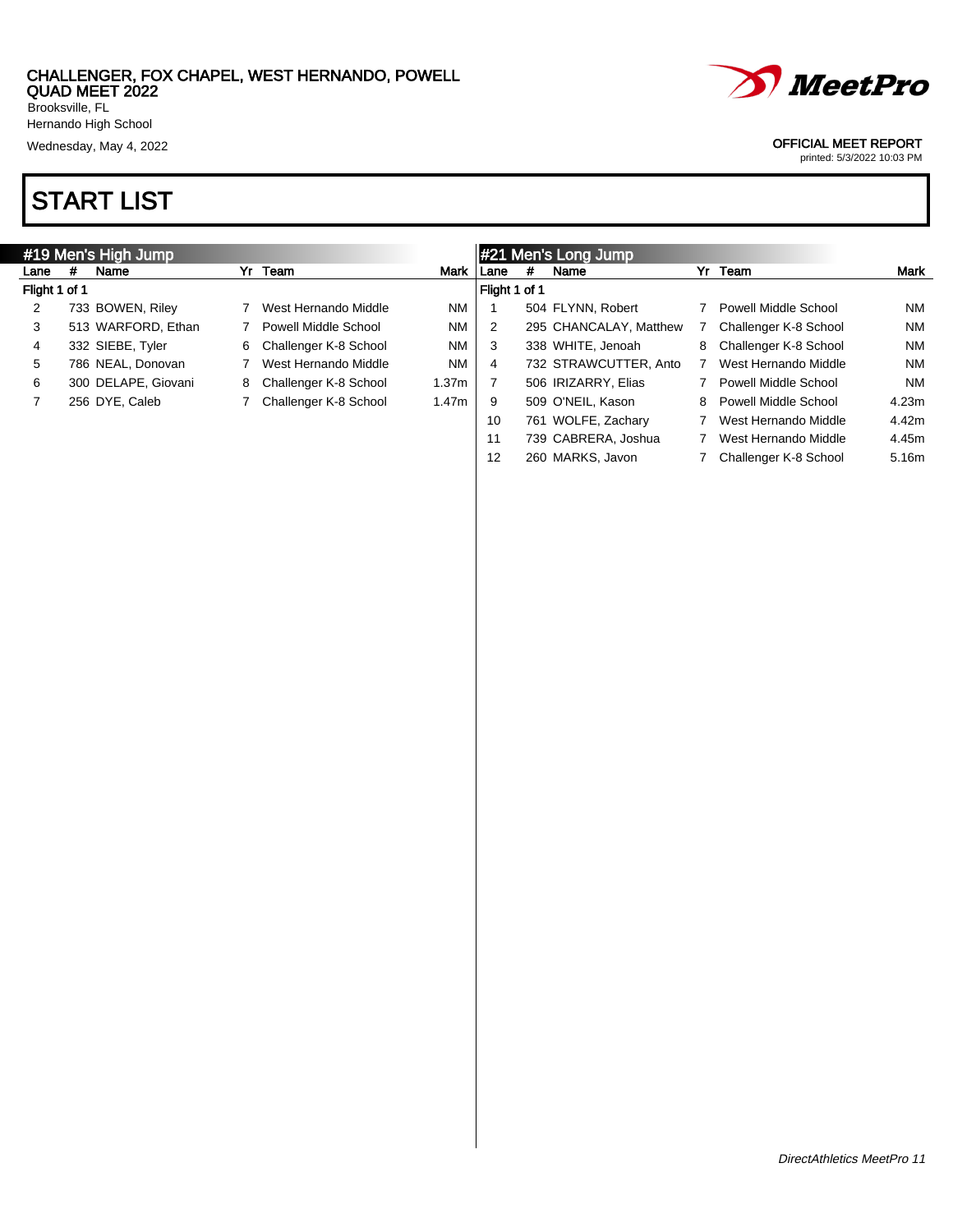

# START LIST



#### Wednesday, May 4, 2022 **OFFICIAL MEET REPORT**

|               | #23 Men's Shot Put<br>Yr Team<br>#<br>Name |                         |   |                             |             |               |   | #25 Men's Discus        |   |                             |           |
|---------------|--------------------------------------------|-------------------------|---|-----------------------------|-------------|---------------|---|-------------------------|---|-----------------------------|-----------|
| Lane          |                                            |                         |   |                             | <b>Mark</b> | Lane          | # | Name                    |   | Yr Team                     | Mark      |
| Flight 1 of 1 |                                            |                         |   |                             |             | Flight 1 of 1 |   |                         |   |                             |           |
|               |                                            | 763 ABBENE, Jacob       |   | West Hernando Middle        | <b>NM</b>   |               |   | 767 MARQUEZ, Matthew    |   | West Hernando Middle        | NM        |
| 2             |                                            | 765 GUNADASA, Jayden    |   | West Hernando Middle        | <b>NM</b>   | 2             |   | 323 ORTA, Gavin         | 8 | Challenger K-8 School       | <b>NM</b> |
| 3             |                                            | 303 DODGE, Branson      |   | Challenger K-8 School       | 7.57m       | 3             |   | 762 FOLTZ, Matthew      |   | West Hernando Middle        | <b>NM</b> |
| 4             |                                            | 784 CABRERA, Jorge      |   | West Hernando Middle        | 8.99m       | 4             |   | 315 LIZOR, Joseph       |   | Challenger K-8 School       | 4.50m     |
| 5             |                                            | 508 MONGOLD, Ryan       |   | <b>Powell Middle School</b> | 9.74m       | 6             |   | 769 MAINES, Elijah      |   | West Hernando Middle        | 18.69m    |
|               |                                            | 540 RUIZ-FERNANDEZ, Os  | 8 | <b>Powell Middle School</b> | 10.16m      |               |   | 329 RODRIGUEZ, Jeramiah |   | Challenger K-8 School       | 18.72m    |
| 8             |                                            | 315 LIZOR, Joseph       |   | Challenger K-8 School       | 11.20m      | 8             |   | 540 RUIZ-FERNANDEZ, Os  | 8 | Powell Middle School        | 24.08m    |
| 9             |                                            | 506 IRIZARRY, Elias     |   | Powell Middle School        | 11.30m      | 9             |   | 506 IRIZARRY, Elias     |   | Powell Middle School        | 27.51m    |
| 10            |                                            | 329 RODRIGUEZ, Jeramiah |   | Challenger K-8 School       | 11.50m      | 10            |   | 508 MONGOLD, Ryan       |   | <b>Powell Middle School</b> | 31.78m    |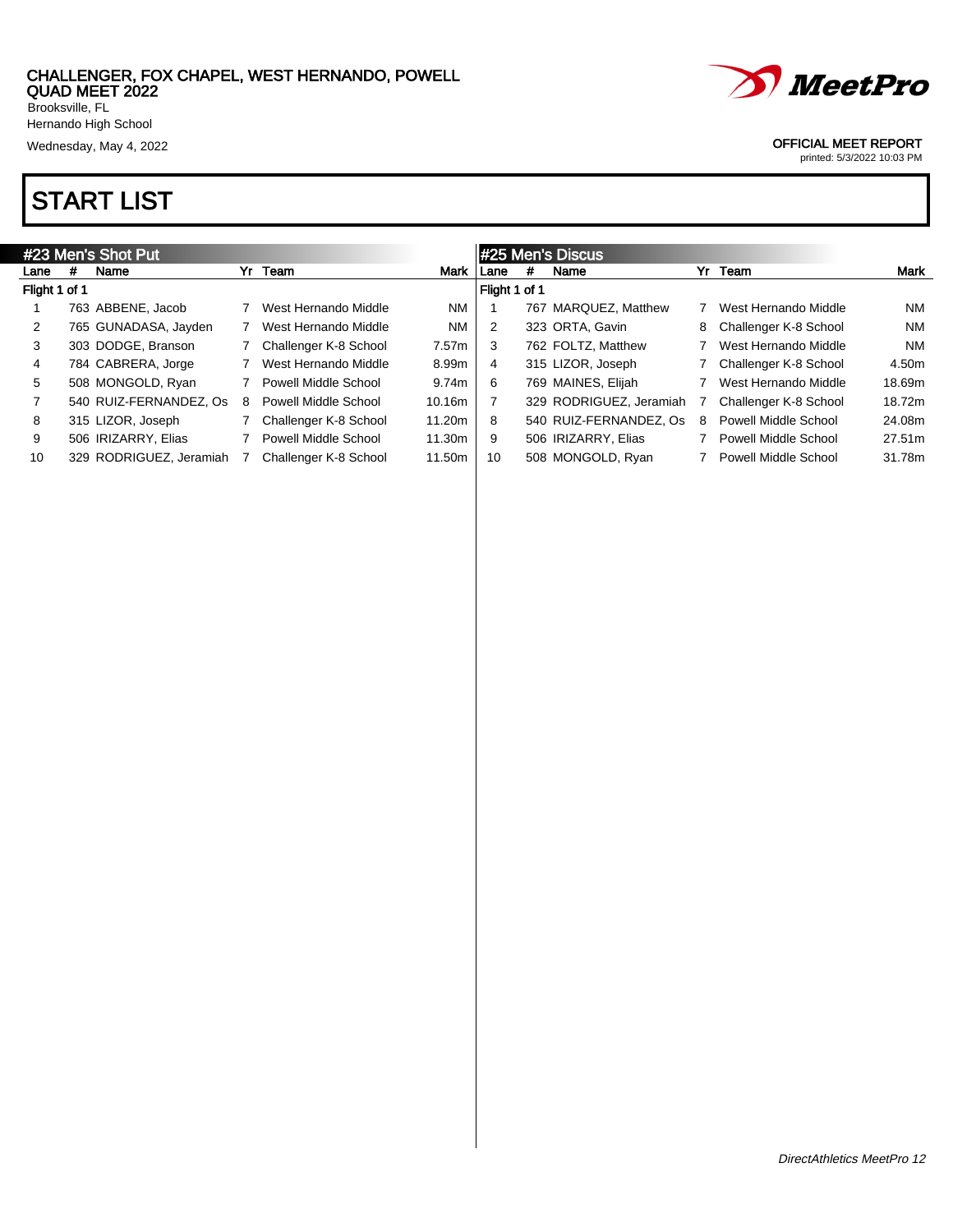

# START LIST



#### Wednesday, May 4, 2022 **OFFICIAL MEET REPORT**

| #20 Women's High Jump |   |                         |   |                        | #22 Women's Long Jump |        |   |                       |    |                       |                   |
|-----------------------|---|-------------------------|---|------------------------|-----------------------|--------|---|-----------------------|----|-----------------------|-------------------|
| Lane                  | # | Name                    |   | Yr Team                | Mark I                | l Lane | # | Name                  |    | Yr Team               | Mark              |
| Flight 1 of 1         |   |                         |   |                        | Flight 1 of 1         |        |   |                       |    |                       |                   |
|                       |   | 389 BARNA, Gabriella    | 8 | Challenger K-8 School  | <b>NM</b>             |        |   | 522 HICKS, Kamauri    | 8  | Powell Middle School  | NM                |
| 2                     |   | 771 ATKINS, Katianna    |   | West Hernando Middle   | <b>NM</b>             | 3      |   | 348 SOULTS, Amanda    | 6  | Challenger K-8 School | NM                |
| 3                     |   | 746 ARCAROLA, Gabriella |   | West Hernando Middle   | <b>NM</b>             | 4      |   | 370 SAYRE, Viktoria   |    | Challenger K-8 School | NM                |
| 4                     |   | 388 DRUMMOND, Olivia    | 8 | Challenger K-8 School  | <b>NM</b>             | 6      |   | 726 PRASOLOV, Dasha   |    | West Hernando Middle  | NM                |
| 5                     |   | 520 FERNANDEZ, Aisha    |   | 8 Powell Middle School | <b>NM</b>             |        |   | 529 RIVERA, Melina    | 8  | Powell Middle School  | NM                |
| 6                     |   | <b>BECKER, Sierra</b>   |   | West Hernando Middle   | <b>NM</b>             | 8      |   | 373 HOWLAND, Janesia  | 6. | Challenger K-8 School | NM                |
|                       |   | 500 OSBORNE, Addisson   |   | 8 Powell Middle School | 1.37 <sub>m</sub>     | 10     |   | 495 CAPEL, Saniya     |    | Powell Middle School  | 3.61 <sub>m</sub> |
| 8                     |   | 265 ASTEA, Abby         | 8 | Challenger K-8 School  | 1.37 <sub>m</sub>     | -11    |   | 774 EDWARDS, Ivanna   |    | West Hernando Middle  | 3.73 <sub>m</sub> |
|                       |   |                         |   |                        |                       | 12     |   | 772 BENNETT, Philisha |    | West Hernando Middle  | 4.22m             |